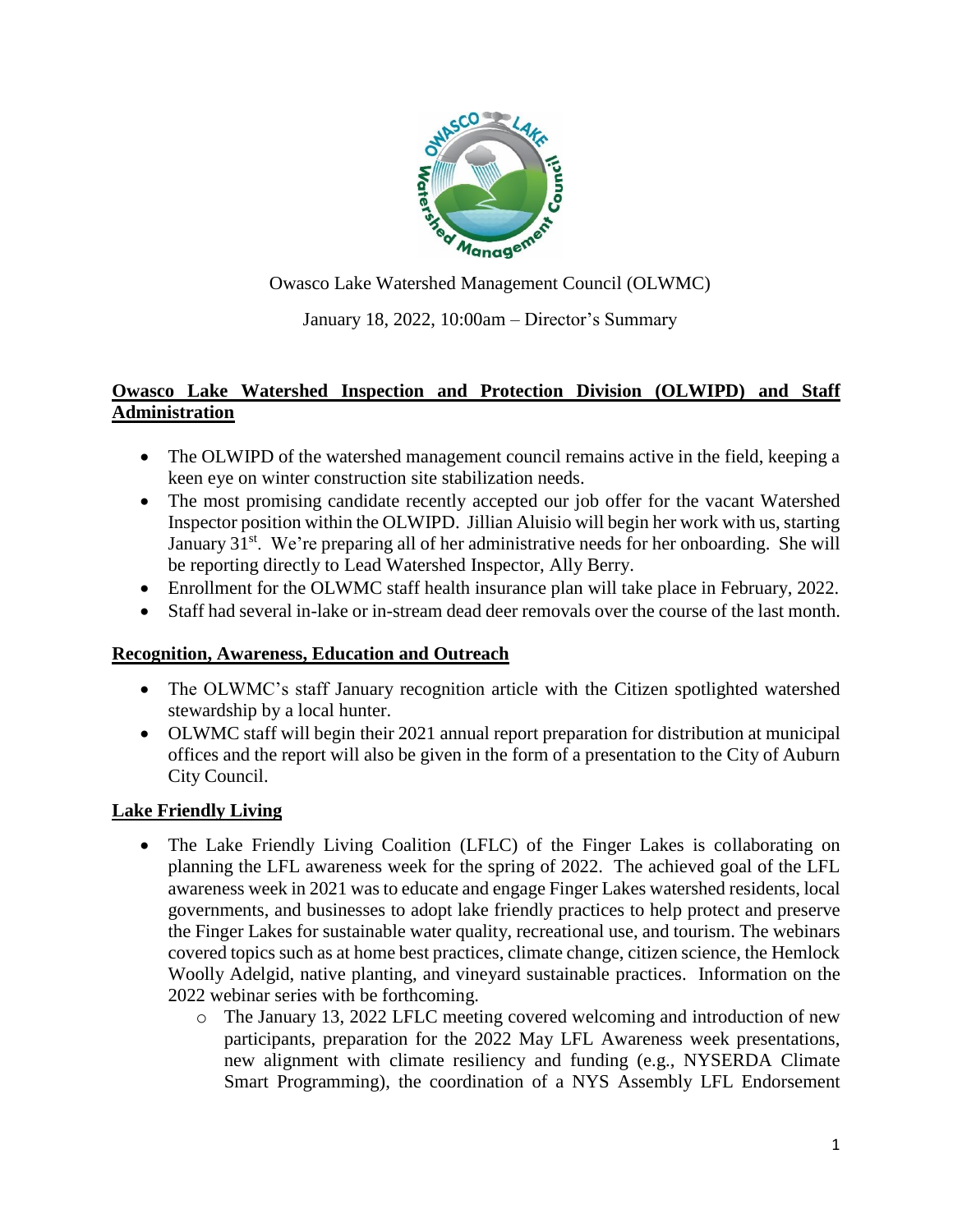Resolution for 2022, and brainstorming unified project proposals for marketing behavioral change.

# **Hyfi Watercourse Level Sensors**

- Project Review:
	- o OLWMC staff have installed, and maintain, 15 watercourse level sensors throughout the watershed, targeting locations that align with modeling sites for the Nine Key Element (9E) watershed plan's Soil and Water Assessment Tool (SWAT) model. The sensors are used for guiding flood and asset management, as well as for flow monitoring. With project support from OLWMC staff, the Owasco Watershed Lakes Association's (OWLA's) 2021 sediment and nutrient sampling program aligned with sensor locations. A project goal is to provide invaluable constituent loading information for continued calibration of the SWAT model using level (and thereby estimated discharge) information and suspended solids and nutrient concentration information. OWLA completed the fall sampling program and associated project data was shared with the Cayuga County Planning Department for continued calibration of the SWAT model.
	- o Hyfi has completed their development of correlation and regression analysis for the relationships between the watercourse level sensors and conventional USGS stream gauging. A highly significant relationship between long-term data sets helps make the case for continued use and funding of the more spatially robust watershed watercourse level sensors.
- Project Updates:
	- o This last month, staff had a sensor swap at Spring Street on the Owasco Inlet in the Town of Groton due to a low battery there. Staff will also need to swap a sensor and elongate the support structure at Dutch Hollow Brook- the Hyfi team believes that the existing sensor there is inadequately capturing signal reflectance from the bridge deck.

# **Watershed Partner Collaboration- Project Updates**

- The Cayuga County Department of Health was informed by the NYSDOH that the *ad hoc* committee (i.e., DEC, Dept. of State, DOH, Dept. Ag and Markets) has convened for reviewing the community consensus updated Owasco Lake Watershed Rules and regulations, and each department has reviewed and provided comments. The committee is planning to convene again this month to prepare their formal response. We were made aware that the formal response may be released as soon as the end of this month.
- The OLWMC awaits guidance and project funding opportunities from NYS based on the completion and approval of Cayuga County's 9E Watershed Plan for Owasco Lake.
- The OLWMC offers partnership and support for the City of Auburn's NYS-awarded Drinking Water Source Protection Program (DWSP2). The working group is identifying objectives and considering calculating 9 Element Watershed Plan project cost estimates to prepare for associated grant proposals. We look forward to relevant data outcomes that will support forthcoming grants and projects implementation. The next group meeting for this planning project is scheduled for January 26, 2022.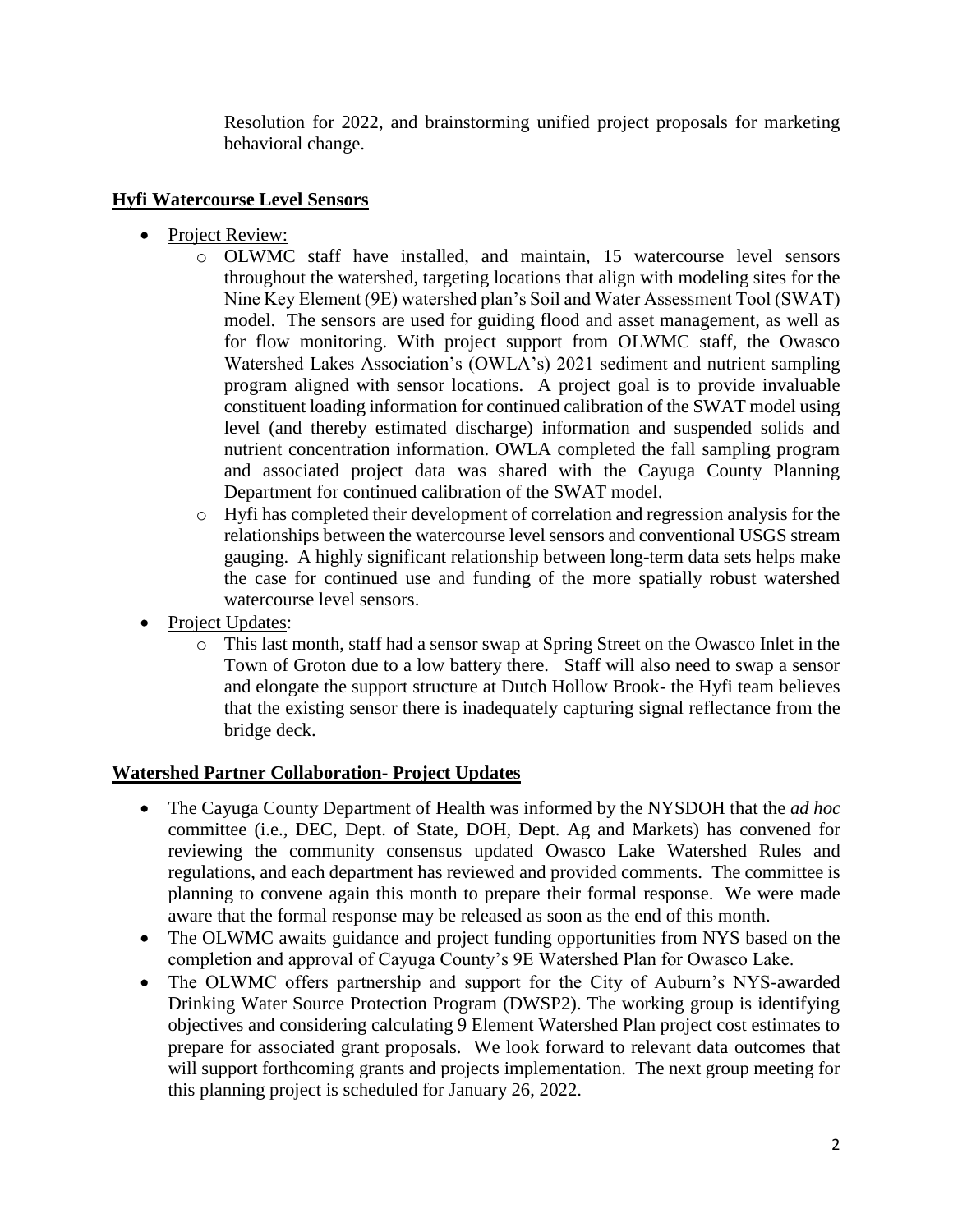- The OLWMC continues to work towards a transfer of ownership of a  $\sim$ 160-acre priority parcel in Sempronius from The Nature Conservancy to the OLWMC that will advance the council as a land conservation steward within the watershed.
- OLWMC staff are coordinating with SUNY ESF on a collaborative willow planting project at the OLWMC's nursery in the Town of Owasco with the intent that the nursery can act as a long-term source of willow canes for the installation of future riparian buffers within the watershed. This project may also host an opportunity for a student undergraduate internship and/or capstone project.
- The OWLA-coordinated and OLWMC-sponsored annual Bob Brower Scientific Symposium will be held Saturday, March 19<sup>th</sup>.

## **Grants and Programs**

- Following a nearly month-long process to change the corporate office address through the NYS Comptroller's Office, the OLWMC subsequently gained the address change through the NYS Grants Gateway platform and, therefore, remains well-positioned administratively to apply for NYS grants.
- GLRI Conservation Kick Project
	- o Project Review: In partnership, the Cayuga County Soil and Water Conservation District (CCSWCD) assisted a watershed farm land owner to finalize their application for the installation of a water and sediment control basin (WASCOB). The project will be funded, in part, by the Great Lakes Restoration Initiative (GLRI) Conservation Kick Program. The City of Auburn invested the required cost share for the grant award to be administered through the OLWMC, demonstrating the city's commitment towards supporting conservation advancements for local agriculture. 17,258 'water quality credits' will be generated by the practice installation. This reflects an estimated 17,721 pounds of nitrogen and 1,262.5 pounds of total phosphorus reductions over the course of the project period. Based on the Great Lakes Commission's upfront analysis, and relative to all other Conservation Kick projects planned across the Great Lakes Basin, the CCSWCD/OLWMC project will result in the greatest nutrient reduction outcomes.
	- o Project Update: Project partners have finalized the project contract and MOU for a 2022 conservation practice installation.
- The OLWMC will plan to submit a project proposal through the Natural Resources Conservation Service Regional Conservation Partnership Program (NRCS RCPP). The request for proposals is expected in January 2022. The OLWMC and project partners from the American Water Works Association will retool the OLWMC's 2021 proposal, according to reviewer feedback. The proposed project would draw upon federal NRCS dollars for building local capacity for certified farm planning within the Owasco Lake Watershed, a prospect intended to increase efficiencies for local agriculture to benefit both farmers and watershed conservation.

#### **Buy-In**

• The OLWMC continues to look forward to directorship from the remaining towns within the watershed that have yet to join to help direct project initiatives. They include the Towns of Venice, Sempronius, Groton, Genoa, Dryden, Skaneateles, and Lansing; we continue to